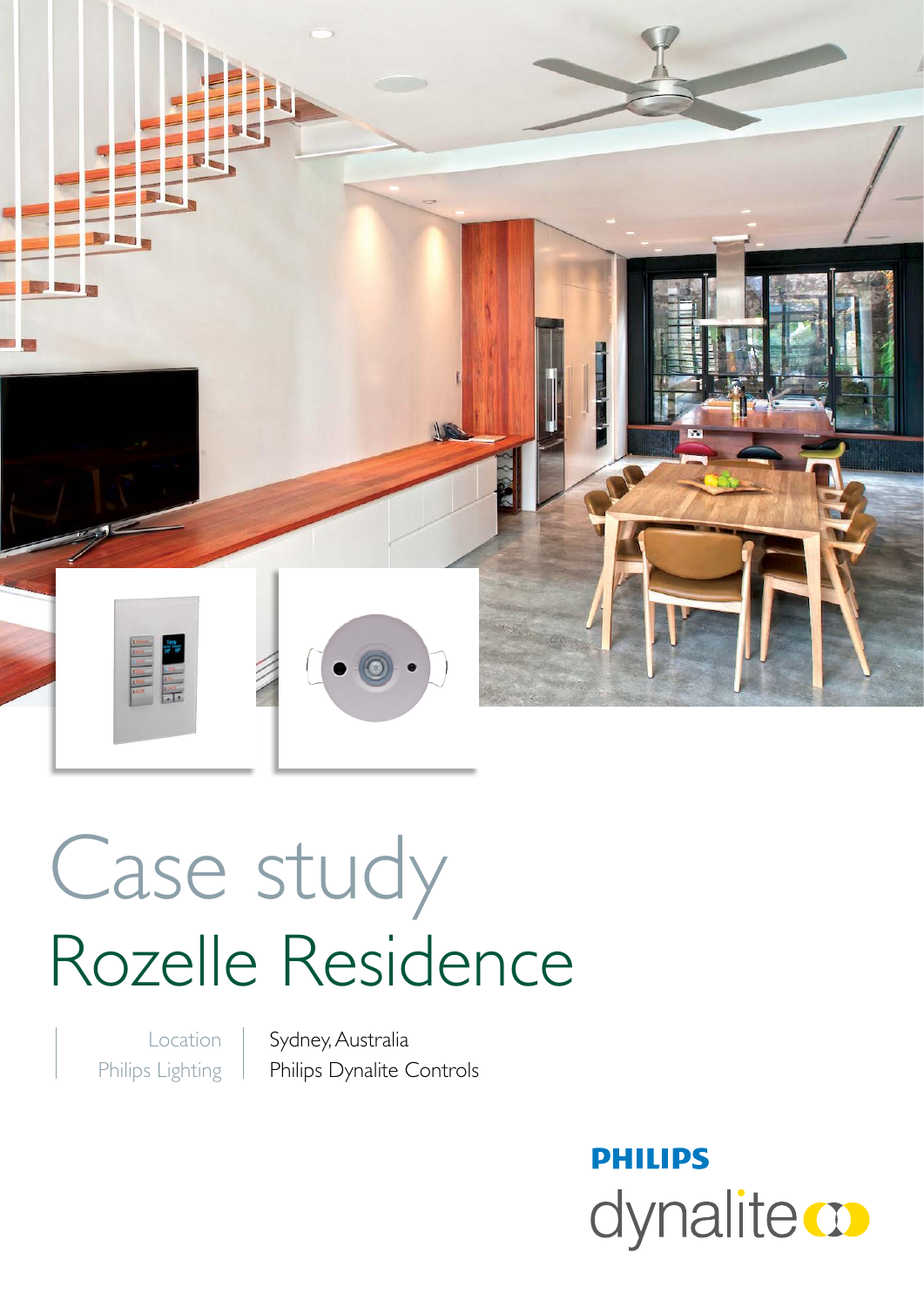# Background

It is often a challenge to renovate a heritage property in a way that retains its historical roots, while delivering all the benefits and convenience of a modern house. A property in the Sydney suburb of Rozelle has achieved this balance, using Dynalite controls to manage the home automation systems.

# The challenge

Renovating is one of Australia's greatest pastimes. In a country with a limited span of history since European settlement began, there seems to be an almost national collective drive to modernize existing buildings rather than demolish them and build anew — a predilection that is reinforced by the planning laws. The challenge for every renovator is to retain enough of the heritage of the existing structure, while creating a contemporary space with all the modern amenities to match the needs of today's fast-paced life.

Property owner, Anthony Merlin, decided to give a new lease of life to his 1800s workers terrace house in the Sydney suburb of Rozelle. Merlin engaged a systems integration specialist firm and Philips Dynalite Dimension Dealer – Infrared, to design the AV systems within the house and to install, program and commission the integrated lighting and automation solutions.

The 190 square-meter property comprises four levels, including the garage — although from the original house frontage, you could be forgiven for thinking it is just a single-storey dwelling. The garage at the original rear of the property is the lowest level and above this



there is a study and a small courtyard. From here, you move along the terrace to the main living and entertainment areas, comprising open plan lounge, kitchen and dining room. Upstairs, there are three bedrooms, a family bathroom and a master ensuite above the main bedroom. The main bedroom is situated at ground level for the heritage frontage of the building.

The main criteria for the lighting design was that it tied in with the overall architectural brief to achieve a simple and stylish feel. The lighting controls needed to be intuitive so that anybody could use them. Another essential requirement was for the use of an iPad as a user interface to control lighting, plus the AV systems and the TV in the media and living rooms.

Infrared ensured all AV, lighting and security systems were integrated in a seamless operation that works with the occupants, seemingly anticipating their every need. Programming the doorstrikes proved particularly challenging. As people now enter the property through the garage — and with one door-strike to enter the garage, one to enter the courtyard and another to enter the living room — it was important that these should be configured to avoid the possibility of people getting stuck between doors.

# The solution

For the lighting side of the project, LEDs were used throughout, with RGB LEDs used to illuminate the courtyard and a fountain located in a glass-roofed enclosure below ground level at the original front of the property. A combination of Philips Dynalite controllers was used throughout the project, including DDLE802 leading-edge, DDRC1220FR-GL relay, DDBC1200 ballast and DDMC802 multipurpose controllers. These were interlinked into a single network using Philips Dynalite's sophisticated peer-to-peer communications serial bus network, DyNet.

Dynalite DR2P keypads were used, featuring stainless steel fascia, charcoal buttons, blue LED indicators and white LED backlights, although much of the system is automated through the use of a built-in DDTC001 timeclock and DUS804C sensors.

Different lighting scenes can be achieved through a combination of automated settings and by means of user preference. When you enter the property from the garage, a 'welcome home' button illuminates a pathway through to the living room. A 'goodbye' mode locks everything and turns everything off and a 'holiday' mode turns off the floor heating, shuts down the house and activates a preprogrammed cycle of lights to make it look as though somebody is at home.

In addition to these settings, in the master bedroom there is a 'his' and 'hers' switch to turn off all lights downstairs at night. For entertaining, a preset lighting configuration is activated for the main living and courtyard areas. This can be fine-tuned through the RTI software on the iPad, so the amount of red, blue and green light can be adjusted via slider controls.

Integration was provided to the external louvres and motorized blinds in the media room, motorized blinds in the third bedroom — which can be a bit of a suntrap — and to the vergola in the ensuite. Floor heating is also integrated to allow the four zones to be manually turned off via the DR2P keypads.

The AV systems were probably the most involved aspect of the integration, with separate systems for the media room and the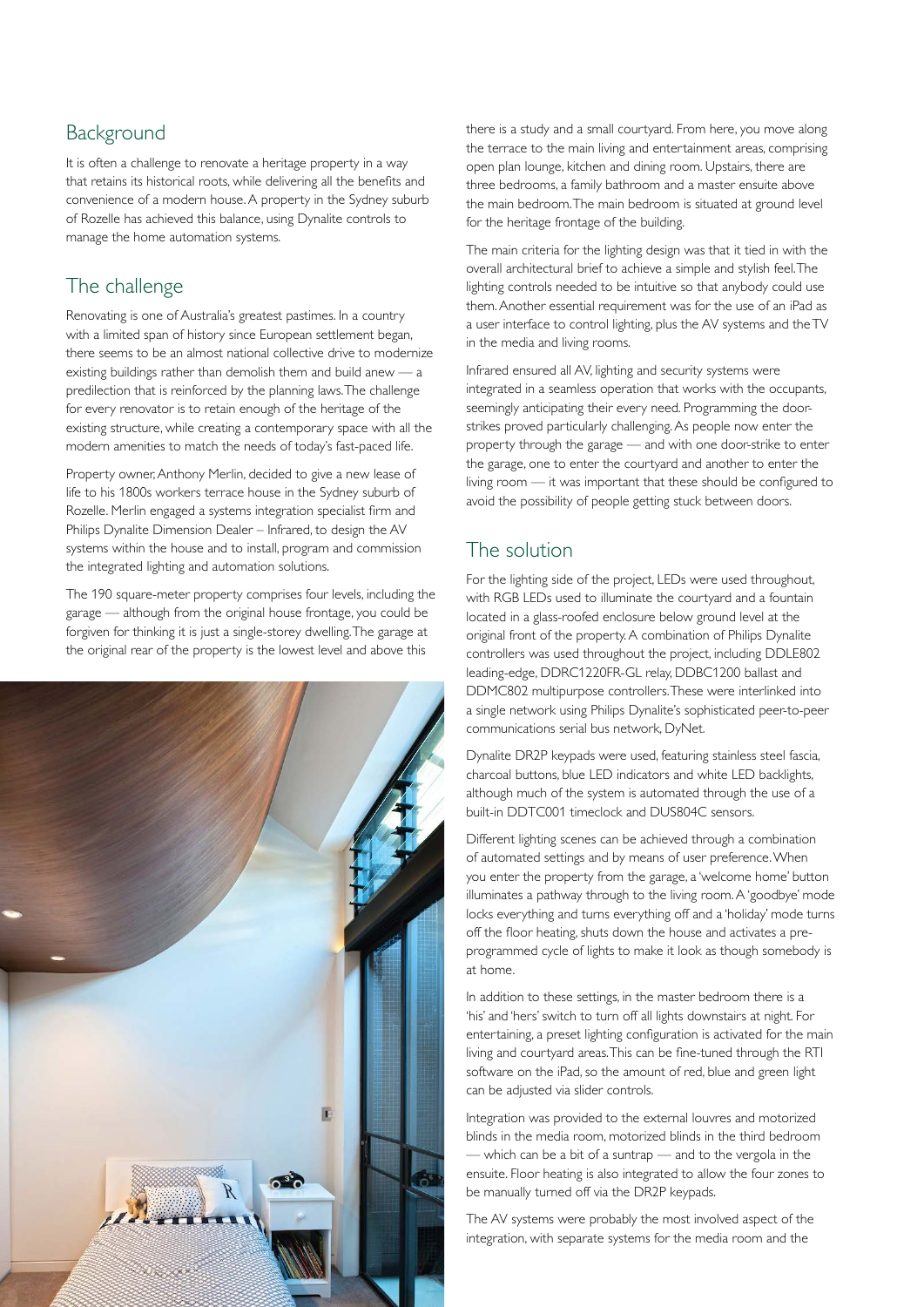Different lighting scenes can be achieved through a combination of automatic settings and through user selection.



### Fast facts

#### Customer

Property owner, Anthony Merlin

Location Sydney, Australia

#### **Architect**

Carter Williamson Architects Website: www.carterwilliamson.com

Dimension Dealer

Infrared

Products

DDLE802 Leading Edge Dimmer Controller; DDRC1220FR-GL Relay Controller; DDBC1200 Dimmer Controller; DDMC802 Multipurpose Modular Controller; DDTC001 Timeclock; DUS804C Multifunction Sensor; Revolution Series DR2P User Interface.

#### Lighting Solutions

Energy efficiency and architectural lighting design is achieved with a residence-wide lighting control system, to control: lighting, heating, cooling, security, louvres, blinds and audio-visual equipment.

living room. In the media room, a motorized projector screen drops down from the ceiling, with control for the projector, TV and AV system possible through the iPad. Equally, in the living room the iPad allows control of the TV, home theater system, five speakers and a subwoofer. Additional speakers in the ensuite, master bedroom and courtyard can also be controlled via the iPad.

The main challenges on this project revolved around the amount of space there was to work with. The hardware of the system was difficult to keep out of sight, this issue was solved with the use of a couple of system racks that roll out of a cupboard to house the structured cabling, data and telephone points and the AV equipment.

The building type also presented problems for cabling. There are a number of tall glass windows, steel frames on the doors and polished concrete floors, all of which restrict where cables can be run through the property. However, clever design helped enable the maximum functionality to be incorporated seamlessly in a way that feels clean, fresh and stylish.

# **Benefits**

The end result is a very stylish house that keeps its heritage roots while delivering a modern, luxurious living environment. The client is extremely happy with the end result. It is a great house to live in, with a fantastic finish and attention to detail. The automation is practical and simple. It is easy on projects like this to over-program the smart systems, but it is a measure of how right Philips Dynalite's Dimension Dealer – Infrared – got this project, that there has been no need to return to fine-tune any of the systems.